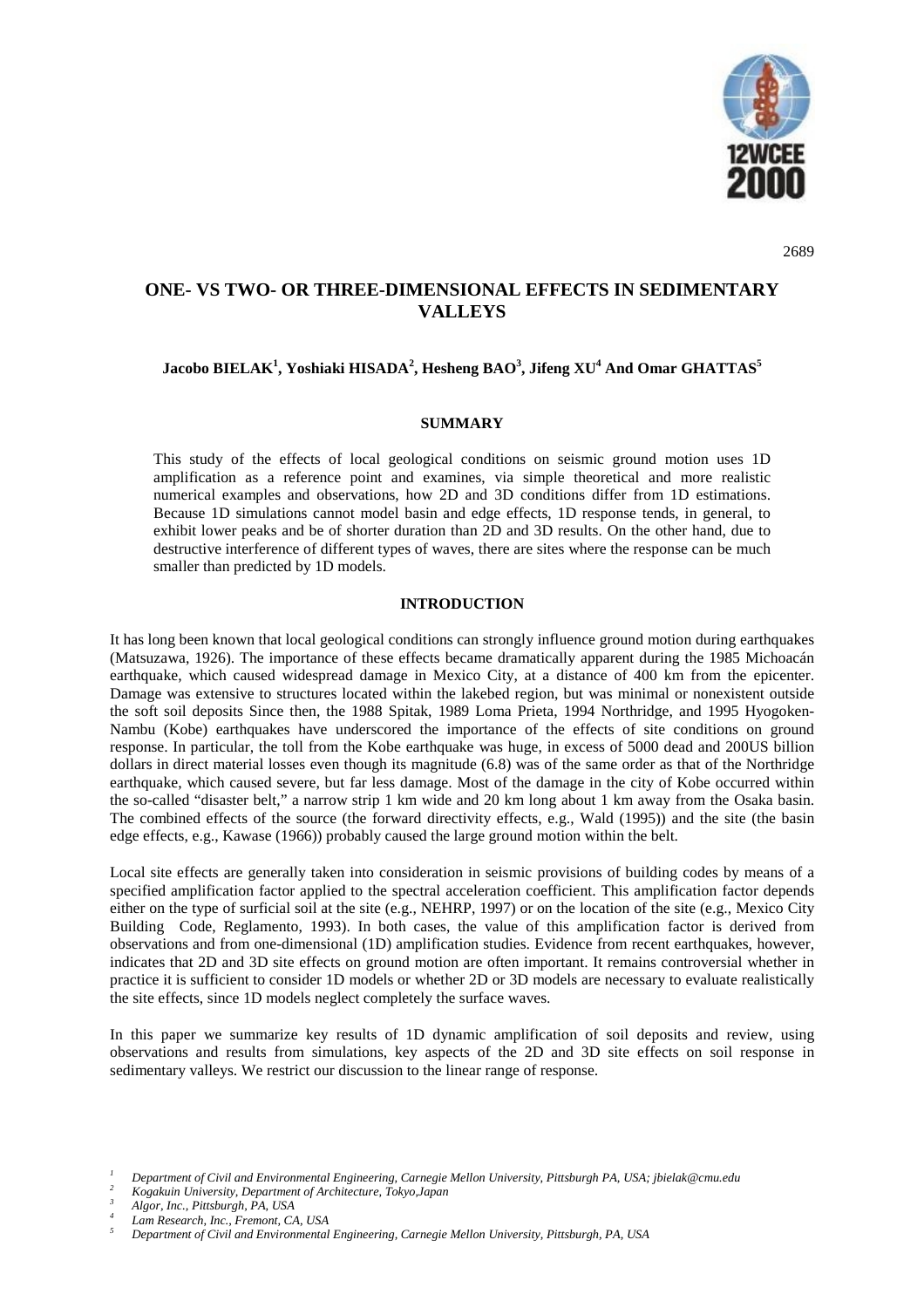### **ONE-DIMENSIONAL EFFECTS**

One argument advanced by engineers to justify the use of vertically incident waves as the excitation is that the incoming body waves tend to become vertical as they travel upwards, as a consequence of Snell's law. This is illustrated in Fig. 1, which shows the particle displacements on a vertical cross-section of the San Fernando



**Figure 1. (a) Instantaneous displacement pattern in San Fernando Valley (from Quake animation, www.cs.cmu.edu/~quake; (b) Dimensionality of problems used for studies of site effects (Hisada and Yamamoto, 1996)**

Valley due to a double couple applied at a point 11 km deep at a dip angle of 44°, representing an aftershock of the 1994 Northridge earthquake. Naturally, the excitation for an extended fault is far more complex.

To fix ideas concerning 1D amplification in layered systems it is useful to consider the simple case of a single elastic layer of thickness H underlain by an elastic halfspace, as shown on the top left corner diagram of Fig. 1b. This case has been studied by many investigators (e.g., Kanai et al (1959), Herrera and Rosenblueth (1965), Roesset, (1970)). We consider a vertically incident steady-state harmonic SH-wave of unit amplitude and frequency ω. The amplitude of the displacement, u, at the free-field surface at the top of the layer is then given by:

$$
|u|/|w| = \left[\cos^2\left(\omega H/V_s\right) + \alpha^2 \sin^2\left(\omega H/V_s\right)\right]^{-1/2} \tag{1}
$$

In this equation, w is the amplitude of the displacement that would occur at the top of the halfspace if the layer were not present. Hence, the ratio  $|u|/|w|$  then represents the amplification of a layer of density  $\rho_s$ , and shear wave velocity V<sub>s</sub> with respect to that of the halfspace alone.  $\rho_r$  and V<sub>r</sub> are the corresponding values for the halfspace, and  $\alpha = \rho_s V \sqrt{\rho_r} V_r$  is the impedance ratio. From (1) it follows that  $|u|/|w|$  attains maximum and minimum values at frequencies  $\omega_m H/V_s = (2m-1)\pi/2$ ,  $m\pi/2$ ,  $m=1,2,...$ , respectively. Notice that the resonant frequencies depend only on the layer thickness and shear wave velocity, independently of the properties of the halfspace. The same is true for the frequencies for which the response is minimum. The corresponding values of the amplification ratios are  $1/\alpha$  and unity. These values decrease if damping is incorporated into the soil model (see, e.g., Roesset, 1970). For multiple layers the response is qualitatively similar, except that the separation between resonant frequencies becomes variable and the corresponding peaks take different values.

## **TWO-DIMENSIONAL EFFECTS**

To examine the effect that lateral confinement has on the resonant frequencies of a layer, we consider initially the extreme case of a box of rectangular cross section of width L, height H, and infinite length. The box, which is fixed at the bottom and lateral sides, and free at the top, is filled with a homogeneous material of density  $\rho$  and shear wave velocity  $V_s$ . Bard and Bouchon (1985) and Bielak et al (1999) considered this example to help explain the behavior of 2D valleys under SH excitation. The natural frequencies of this valley, normalized with respect to the fundamental frequency of the single layer, are given by:

$$
\omega_{mn}/\omega_1 = \left[ (2m-1)^2 + n^2 (2H/L)^2 \right]^{1/2}; m, n = 1, 2, \dots
$$
\n(2)

This expression shows that the valley has a double set of natural frequencies. The first term on the rhs corresponds precisely to the mth resonant frequency of the infinite layer without lateral confinement. The second term reflects the influence of the lateral walls. For each natural frequency of the flat layer there is an infinite set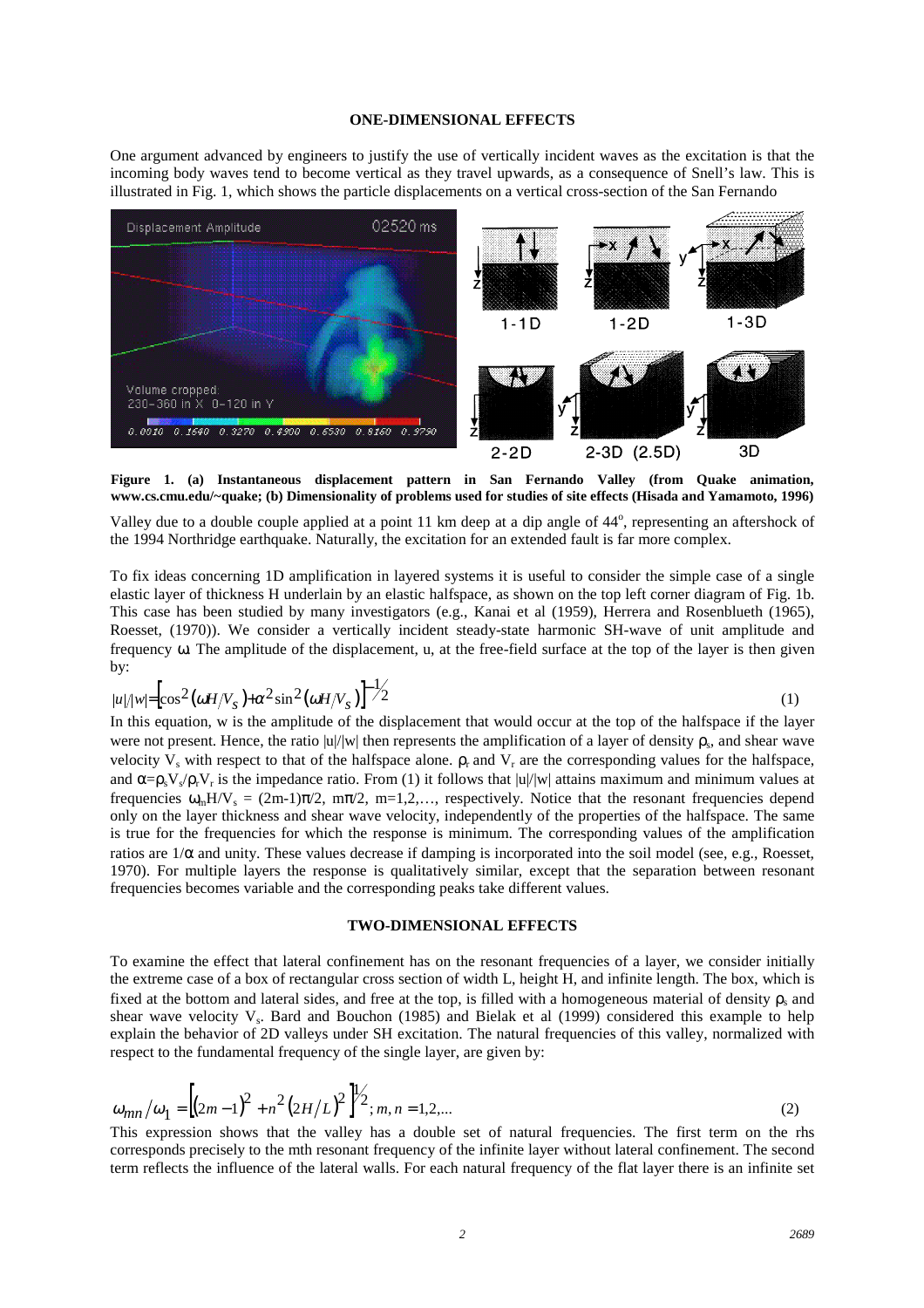of frequencies stemming from the lateral confinement. Associated with each frequency  $\omega_{mn}$  there is a natural mode,  $u_{mn}$ , given by:

$$
u_{mn} = \sin\left[\frac{2m-1}{m}\right] \pi/2L \sin\left(n\pi x/L\right), m, n = 1, 2, \dots
$$
\n(3)

The origin of the coordinate system is at the lower left corner of the valley, the horizontal x-axis along the width, and the vertical y-axis toward the free surface. The first factor on the rhs gives the modal shapes of the flat layer while the second is the modification due to the finite lateral length of the valley. The modes have nodes along the free surface, where the displacement vanishes. One way to interpret these nodes is to regard the motion in the valley as consisting of waves. There are body waves traveling upwards from the bottom of the valley that get reflected at the free surface. In addition, surface waves, which are generated at the two lateral edges of the valley travel from one edge to the other. For large or open basins these surface waves dissipate due to attenuation before they reach the opposite edge. In either case, large response occurs when upward and lateral waves at a point have the same sign. Cancellation occurs at the nodes when the two waves have opposite signs. These are forms of constructive and destructive interference that can be observed in more complex situations. For instance, Bielak et al (1999) simulated the ground motion in a small, closed, valley in Kirovakan, located near the epicenter of the 1985 Spitak earthquake in Armenia to try to explain observed damage for which 1D analyses had substantially uderpredicted the ground surface motion (Yegian et al, 1994). Figure 2a shows the 1D and 2D amplification ratios (AR) at a point in the middle of the valley as a function of the frequency of excitation, with



**Figure 2. (a) 1D and 2D amplification ratiosatsite F(see insert) due to steady-state harmonic vertically incident SH-wave; (b) Maximum free surface 1Dand 2D syntehtic accelerations across a valley in Kirovakan during Spitak earthq. Bielak et al (1999).**

respect to the free-field response. For the frequency range considered, the AR exhibits three resonance frequencies, at somewhat shorter intervals than for a single layer, and the peak values no longer have a constant value as for the single layer. The 2D amplification ratio also exhibits resonant behavior in the vicinity of the 1D resonant frequencies, but the corresponding 2D frequencies are slightly higher than those for the 1D results, due to the lateral confinement of the valley. The values of the respective peaks, however, are considerably larger for the 2D case. In addition to the essentially 1D resonant frequencies, the 2D valley exhibits resonant behavior at other frequencies, similarly to the simple box. The amplification ratio oscillates rapidly with frequency, reaching peak values that greatly exceed the 1D values. Interestingly, for certain frequencies the 2D amplification ratio is much smaller than unity, denoting in effect a strong deamplificaton of seismic waves akin to that observed for the box. In addition to steady-state excitation, the 1D transient response of the valley was calculated for a transient incoming wave based on a reference acceleration recorded during the 1994 Spitak earthquake. Figure 2b shows the spatial variation of the peak ground acceleration along the entire valley, corresponding to both 2D and 1D simulations. The peak response is highly oscillatory within the softer portion of the valley, exhibiting marked edge effects at the two margins of the valley. At the right edge both 1D and 2D peak accelerations are large, as a consequence of the large impedance contrast between the softest soil near the free surface and the surrounding rock. At the left margin, the 2D response is markedly higher than for 1D, the difference being due to wave diffraction and surface waves.

A similar but more pronounced edge effect was obtained by Adams et al (1999) in a simulation of the response in the Lower-Hutt Valley in New Zealand, due to a Ricker pulse with a central frequency that coincides with the fundamental 1D resonant frequency of the deeper part of the valley. The 1D and 2D transient response is depicted in Fig. 3 as a set of surface ground velocity seismograms along the entire length of the valley. Notice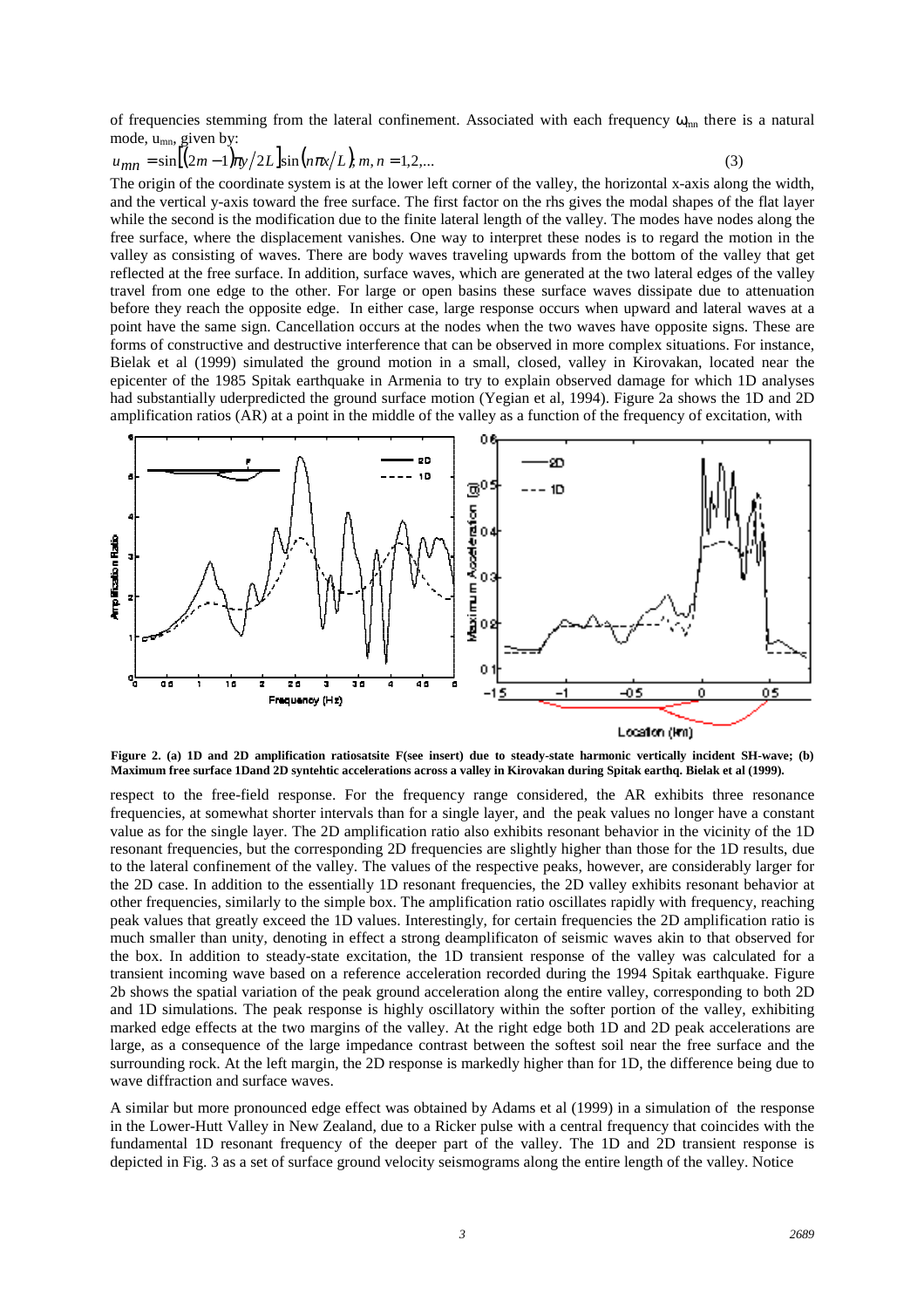

**Figure 3. (a) 1D and (b) 2D synthetic velocity acrossa model of Lower Hut, NZ; vertically incident SH-wave with a Ricker pulse excitationwith central frequency of 2 Hz (Adams et al, 1999; Adams, personal comm. 1999).**

the clear trace of the surface wave in the 2D simulation and the large 2D amplification near the left edge caused by the steep discontinuity between the valley and the surrounding rock. Although this valley is closed, surface waves do not reach the opposite edges during the strong motion phase due to the large extent of the valley.

Figure 4 provides another illustration of 2D site effects on ground motion, for an open basin. It shows the 2D



**Figure 4. (a) Map of Yokohama indicating location of instrumented sites; (b) observed and synthetic spectral 1D ratiosat STUT and SHIR stations due to an actual earthquake (Sato et al, 1996)**

spectral, or amplification, ratios at two locations in the Sendai vicinity in Japan obtained by Satoh et al (1995) from records registered during an actual earthquake. The location SHIR and TSUT are identified in Fig. 4a. Also shown are results of 1D simulations by these authors using soil properties determined through an inversion process. The similarity between the 1D simulation results and the direct observations at SHIR is quite striking. This indicates that a 1D analysis is sufficient for determining site effects at SHIR, which is located in the central portion of the basin. By contrast, at STUT, which is located closer to the basin edge, 2D effects similar to those calculated for Kirovakan are observed.

### **THREE-DIMENSIONAL EFFECTS**

The occurrence of recent earthquakes in highly populated regions has spurred the placement of instruments for recording strong ground motion in basins. In addition, the advent of powerful workstations and parallel computers and the desire to gain a better understanding of the spatial and temporal distribution of ground motion in basins has enabled investigators to conduct 3D simulations of ground motion using realistic models (e.g., Frankel, 1993; Graves, 1996; Olsen and Archuleta, 1996; Bao et al, 1998; Pitarka and Irikura, 1998). In this section we present several simulation results and observations to highlight some of the 3D effects of surface geology on ground response to earthquakes.

We start with a simple model shown in Fig. 5a of an idealized closed basin, first used by Sánchez-Sesma and Luzón (1995). The basin consists of soil whose shear wave velocity is one half that of the exterior medium and is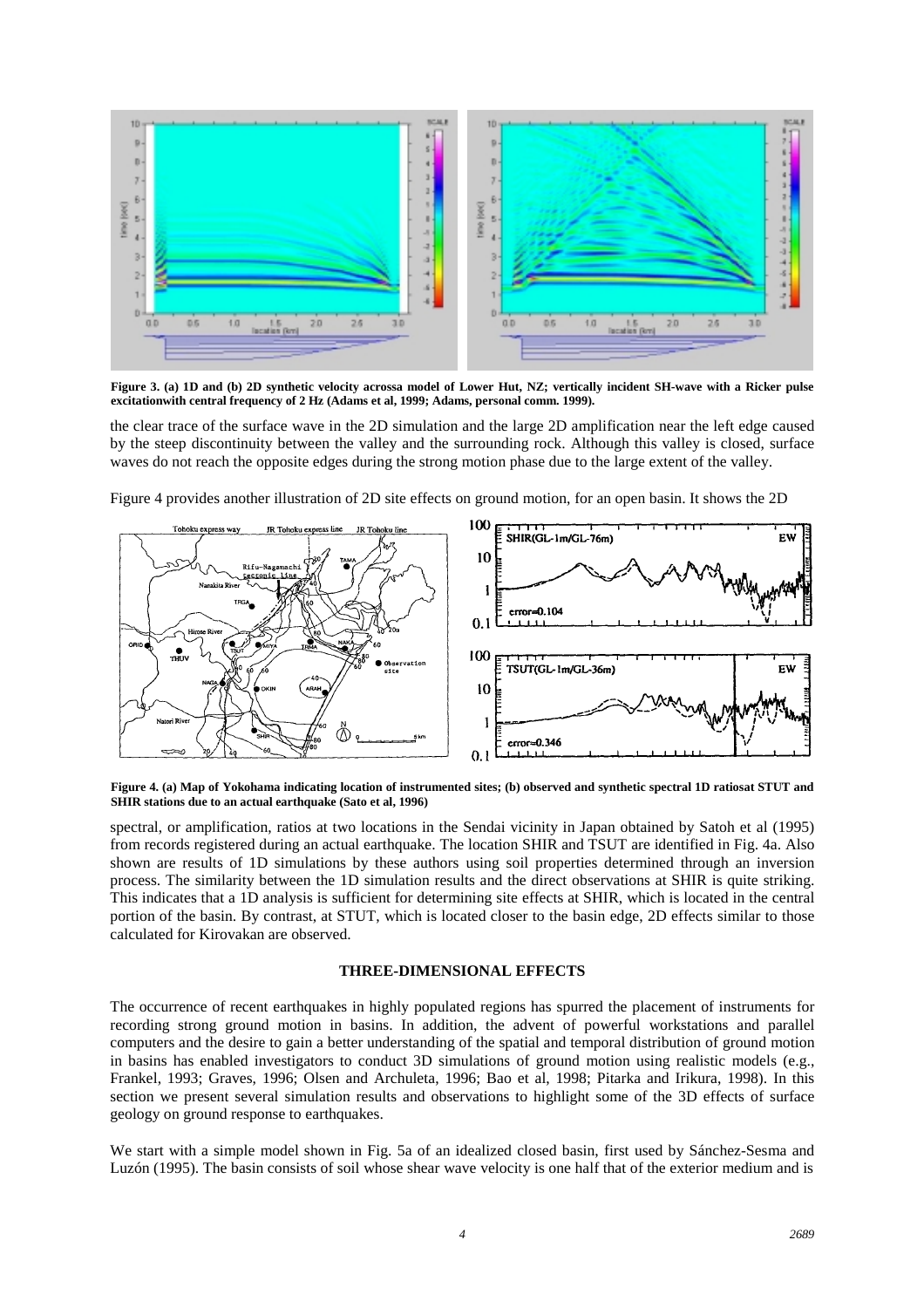

**Figure 5. (a) Plan view of idealized (Moon) basin; (b) 1D and 3D synthetic horiz. displacements (Bao, 1998).**

subjected to a Ricker pulse travelling in the form of an incident SV-wave with a central frequency equal to the 1D fundamental frequency of the basin at the deepest point (Bao, 1998). Figure 5b shows synthetics of the horizontal velocity along the y-axis for a vertically incident wave with particle motion polarized along the x-axis. Also shown is the corresponding 1D simulation. There are two main differences between the two sets of results. First, the larger peak of the 3D response and second, its significantly extended duration. Figure 6a shows the



**Figure 6. (a) Synthetic seismoscope trace of horizontaldisplacement at several locations within the Moon basin and its vicinity due to Ricker pulse excitation; (b) Distribution of maximum horiz. velocities (Bao, 1998).**

particle orbits on the horizontal plane at a number of points thorughout the basin for different azimuths of the incoming wave. This angle, denoted as  $\varphi$  is measured from the x-axis. The incident wave makes an angle of 30 $^{\circ}$ with the vertical. While the particle motion generally tends to follow the direction of motion of the incident wave, there is a strong 3D effect characterized by the deviation from the direction of incidence. The distribution of the maximum amplitude of the horizontal velocity with respect to that in the free field is shown in Fig. 6b. The maximum amplification is of the order of 3 for all incident angles. The spatial distribution of the response, however, varies significantly with the angle of incidence. In particular, the surface waves are greatly amplified at the opposite end from which the waves arrive.

Figure 7 shows displacements observed and simulated at two sites in Kobe during an aftershock of the 1995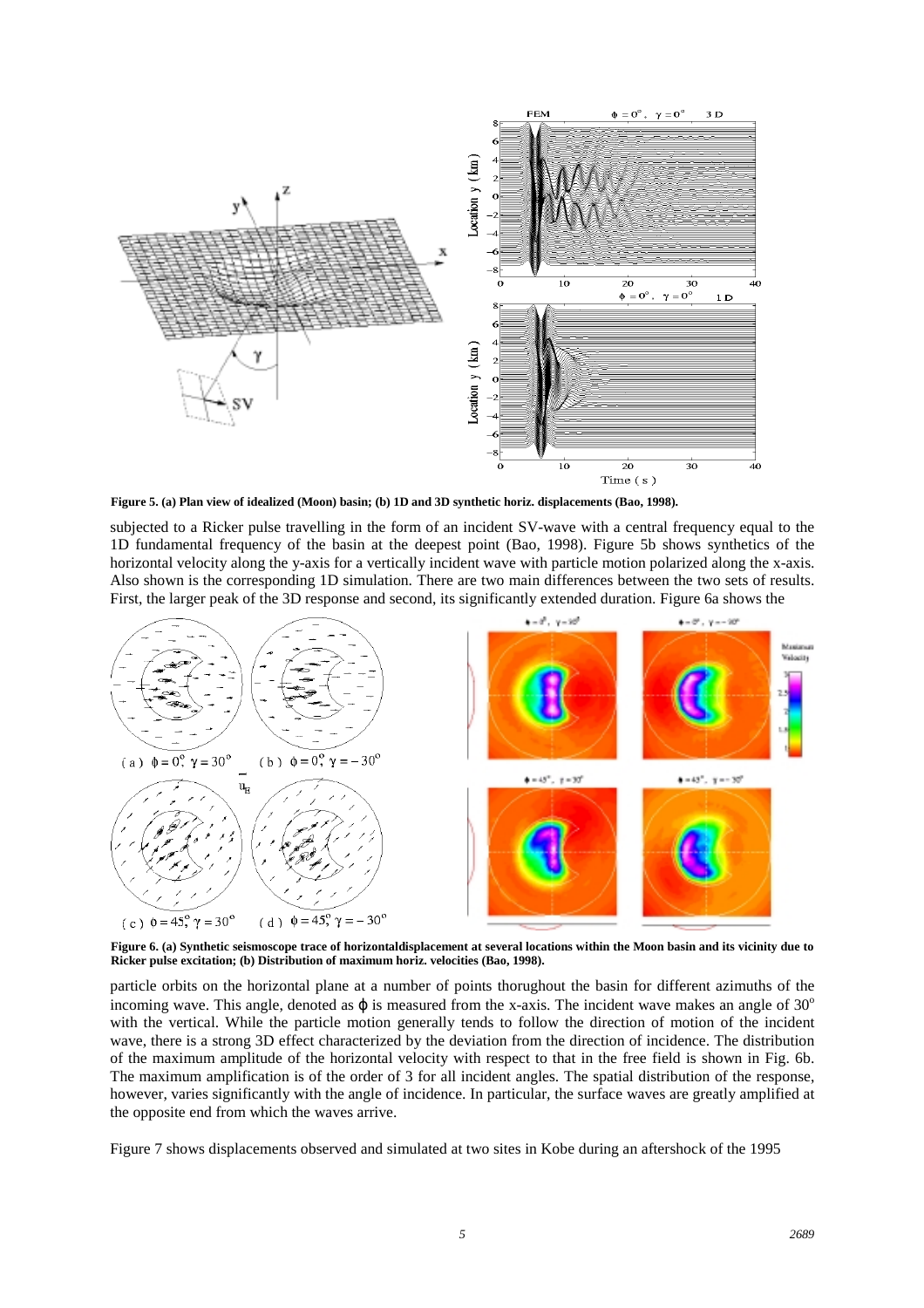

**Figure 7. (a) Band-passed displacements (0.9-5.0 s) observed and simulated for a 1995 Kobe earthq. aftershock at sites KBU and RKI (see Fig. 10a) (Hisada et al, 1998).**

Kobe earthquake. The location of these sites can be seen in Fig. 10a. Due to the large extent of Osaka Bay the ground motion in Kobe City essentially corresponds to that in an open basin. All the records are band-passed filtered for 0.9-5 seconds (Hisada et al, 1998). For the simulations denoted as GRN we used the Green-function method of Hisada (1995), assuming a 3D wavefield in the 1D flat-layered structure below each site. The simulations labeled FEM are fully 3D. They use a 3D model of the Kobe region and the FEM to calculate the ground motion (Bao et al, 1998). Records denoted as OBS are observations. For KBU, which is located just outside the basin, the GRN and FEM show an excellent agreement with each other and with the actual records. At RKI, a site well inside the basin, the agreement between the 3D simulations and the observations is also excellent. By contrast, the flat-layer simulations exhibit large discrepancies with the observations. The reason for this is that the flat-layered system cannot model the surface waves generated at the edge of the basin, and thus completely misses the strong phase that arrives at about 12 s, which is stronger than the direct wave.



To illustrate how ground motion can vary rapidly over very short distances during actual earthquakes, Fig. 8

**Figure 8. (a) Location of sites in SFV instrumentedfor studying spatial variation of ground motion of 1994 Northridge earthq. aftershock; (b) spectral ratios at indicated locations derived from recorded seismograms (Hartzell et al, 1996).**

shows seismograms of ground motion recorded by Hartzell et al (1996) in two different areas of the San Fernando Valley during aftershocks of the Northridge earthquake. Hartzell et al obtained records at a large number of sites, as shown in Fig. 8a. The Sherman Oaks area, which suffered extensive damage during the main shock is located in the southern part of the valley. Figure 8 shows the spectral ratios at two of these locations, which are separated by less than 100 m. This ratios differ by factors of the order of 3, even at a frequency as low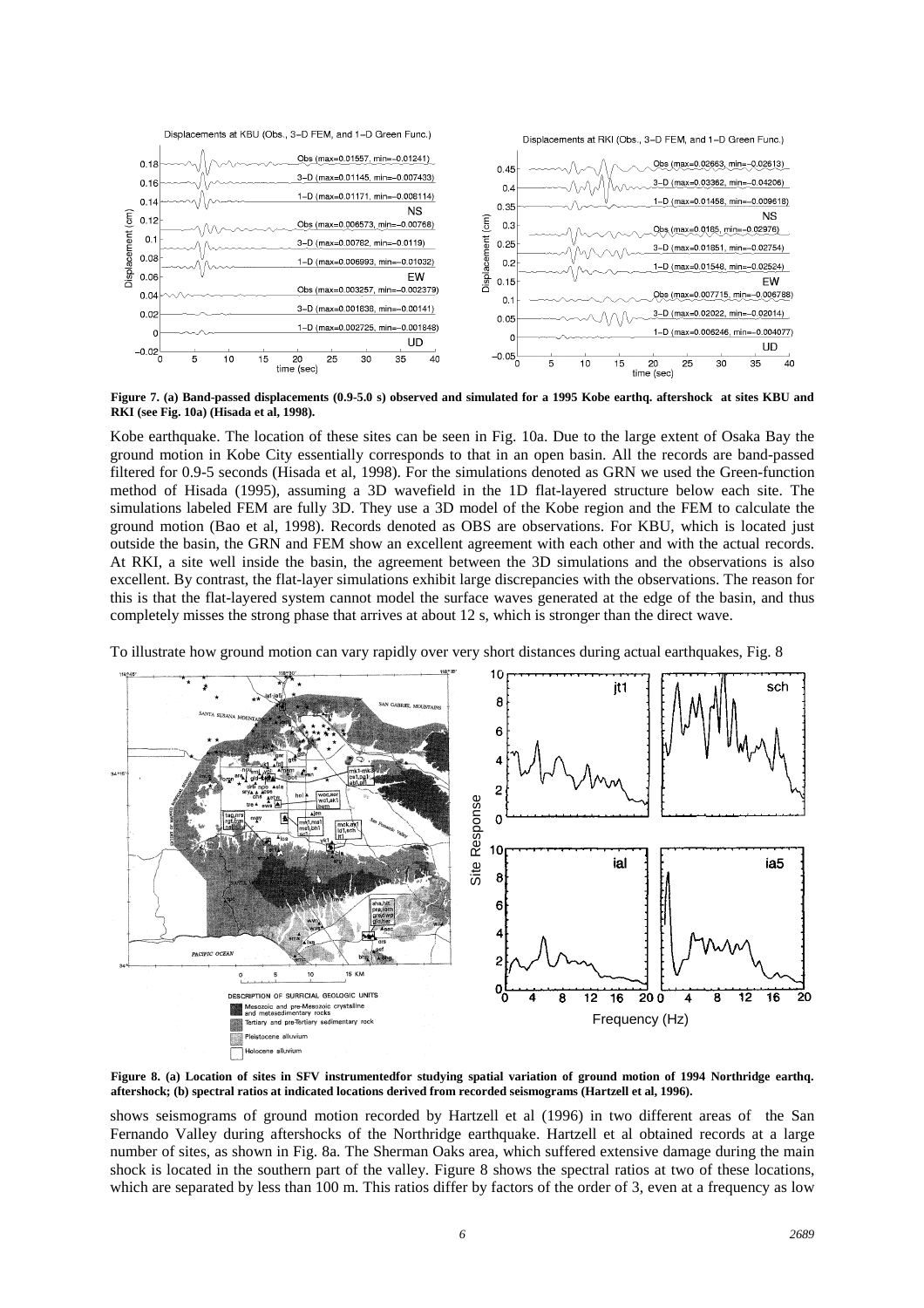as 1 Hz. Similar results are observed for the sites ia1 and ia5, located at Interstate 5, just at the northern edge of the valley, nominally on rock.

Graves (1999) performed simulations of the main shock of the 1995 Kobe earthquake over an extended region that covers both Kobe and Osaka, as shown on Fig. 9a. Figure 9b shows comparisons between 3D and flat



**Figure 9. (a) Kobe-Osaka region showing instrumented locations; (b) observed and simulated velocities at two sites during 1995 Kobe earthquake (Graves, 1998).**

layered simulations and observations at two sites. The 3D simulations capture the main features of the actual ground motion, albeit with significant quantitative differences. The flat-layered simulations, on the other hand, exhibit much larger differences and completely miss the strong surface waves generated at the northwestern edge of the basin parallel to the causative fault.

Matsushima and Kawase (1999) conducted simulations of Kobe earthquake as well, using a refined model of the geological structure over a limited region comprising the Kobe City surroundings and a detailed model of the source that contains four asperities. Results for the sites FKA, KBU, and RKI (which can be seen in Fig. 10a) are shown in Fig. 10. The agreement between the simulations and the observations is quite close at all three sites.



**Figure 10 (a) Kobe region showing instrumented locations; (b) observed and simulated velocities at three sites during 1995 Kobe earthquake (Matsushima and Kawase, 1998).**

This suggests that model-based simulation show promise as a practical tool for performing the first, critical step in the earthquake resistant design process, which is to assess the ground motion to which a structure will be exposed during its lifetime.